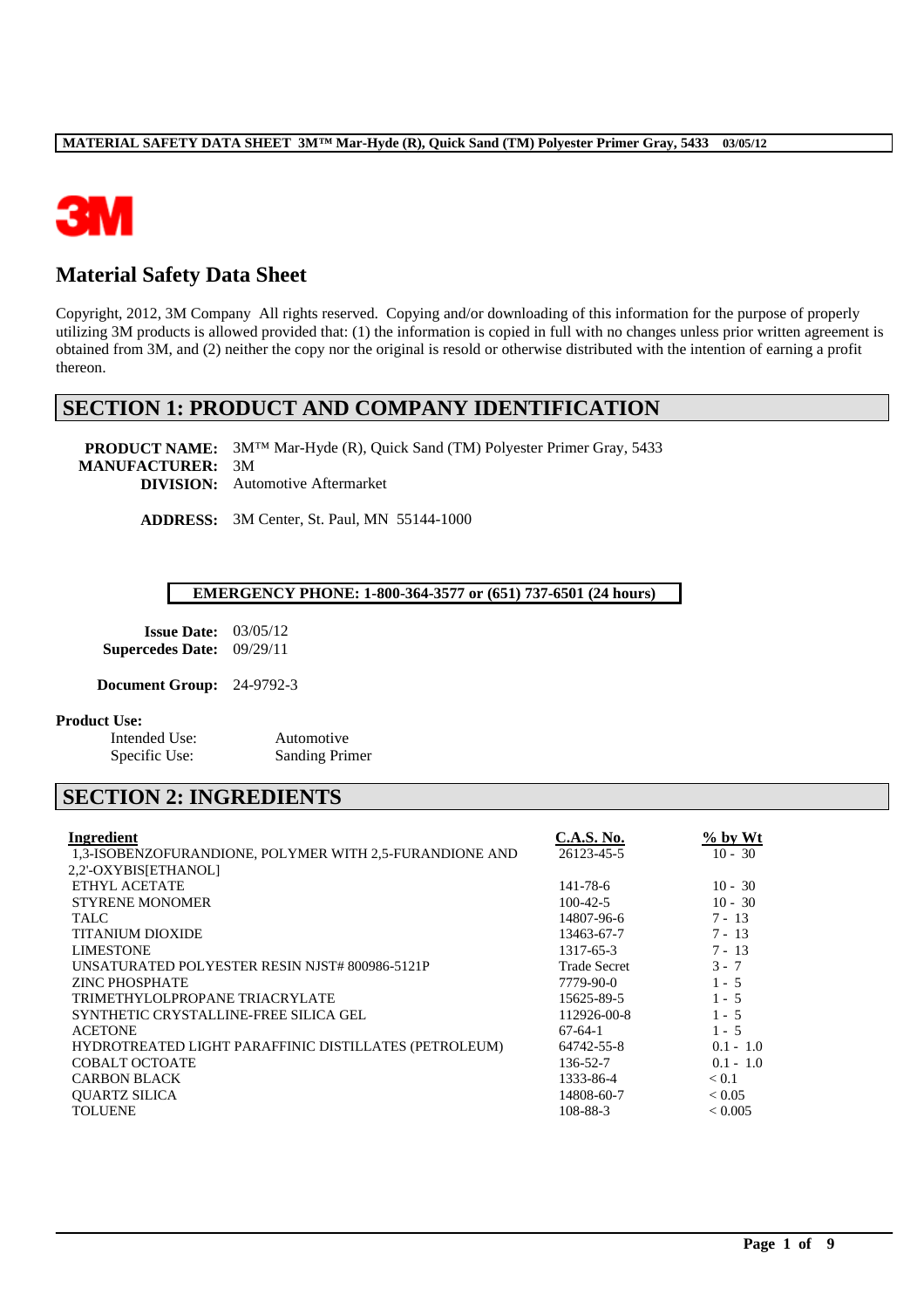# **SECTION 3: HAZARDS IDENTIFICATION**

### **3.1 EMERGENCY OVERVIEW**

**Odor, Color, Grade:** Pungent Ester-like Clear Liquid

### **General Physical Form:** Liquid

**Immediate health, physical, and environmental hazards:** Extremely flammable liquid and vapor. Closed containers exposed to heat from fire may build pressure and explode. Vapors may travel long distances along the ground or floor to an ignition source and flash back. May cause allergic skin reaction. May cause target organ effects. Contains a chemical or chemicals which can cause birth defects or other reproductive harm. Contains a chemical or chemicals which can cause cancer.

## **3.2 POTENTIAL HEALTH EFFECTS**

### **Eye Contact:**

Moderate Eye Irritation: Signs/symptoms may include redness, swelling, pain, tearing, and blurred or hazy vision.

### **Skin Contact:**

Moderate Skin Irritation: Signs/symptoms may include localized redness, swelling, itching, and dryness.

Allergic Skin Reaction (non-photo induced): Signs/symptoms may include redness, swelling, blistering, and itching.

#### **Inhalation:**

May be harmful if inhaled.

Respiratory Tract Irritation: Signs/symptoms may include cough, sneezing, nasal discharge, headache, hoarseness, and nose and throat pain.

### Prolonged or repeated exposure may cause:

Pneumoconiosis: Sign/symptoms may include persistent cough, breathlessness, chest pain, increased amounts of sputum, and changes in lung function tests.

May be absorbed following inhalation and cause target organ effects.

### **Ingestion:**

Gastrointestinal Irritation: Signs/symptoms may include abdominal pain, stomach upset, nausea, vomiting and diarrhea.

May be absorbed following ingestion and cause target organ effects.

### **Target Organ Effects:**

Central Nervous System (CNS) Depression: Signs/symptoms may include headache, dizziness, drowsiness, incoordination, nausea, slowed reaction time, slurred speech, giddiness, and unconsciousness.

Auditory Effects: Signs/symptoms may include hearing impairment, balance dysfunction and ringing in the ears.

Liver Effects: Signs/symptoms may include loss of appetite, weight loss, fatigue, weakness, abdominal tenderness and jaundice.

### Prolonged or repeated exposure may cause:

Immunological Effects: Signs/symptoms may include alterations in the number of circulating immune cells, allergic skin and /or respiratory reaction, and changes in immune function.

Neurological Effects: Signs/symptoms may include personality changes, lack of coordination, sensory loss, tingling or numbness of the extremities, weakness, tremors, and/or changes in blood pressure and heart rate.

\_\_\_\_\_\_\_\_\_\_\_\_\_\_\_\_\_\_\_\_\_\_\_\_\_\_\_\_\_\_\_\_\_\_\_\_\_\_\_\_\_\_\_\_\_\_\_\_\_\_\_\_\_\_\_\_\_\_\_\_\_\_\_\_\_\_\_\_\_\_\_\_\_\_\_\_\_\_\_\_\_\_\_\_\_\_\_\_\_\_\_\_\_\_\_\_\_

Ocular Effects: Signs/symptoms may include blurred or significantly impaired vision.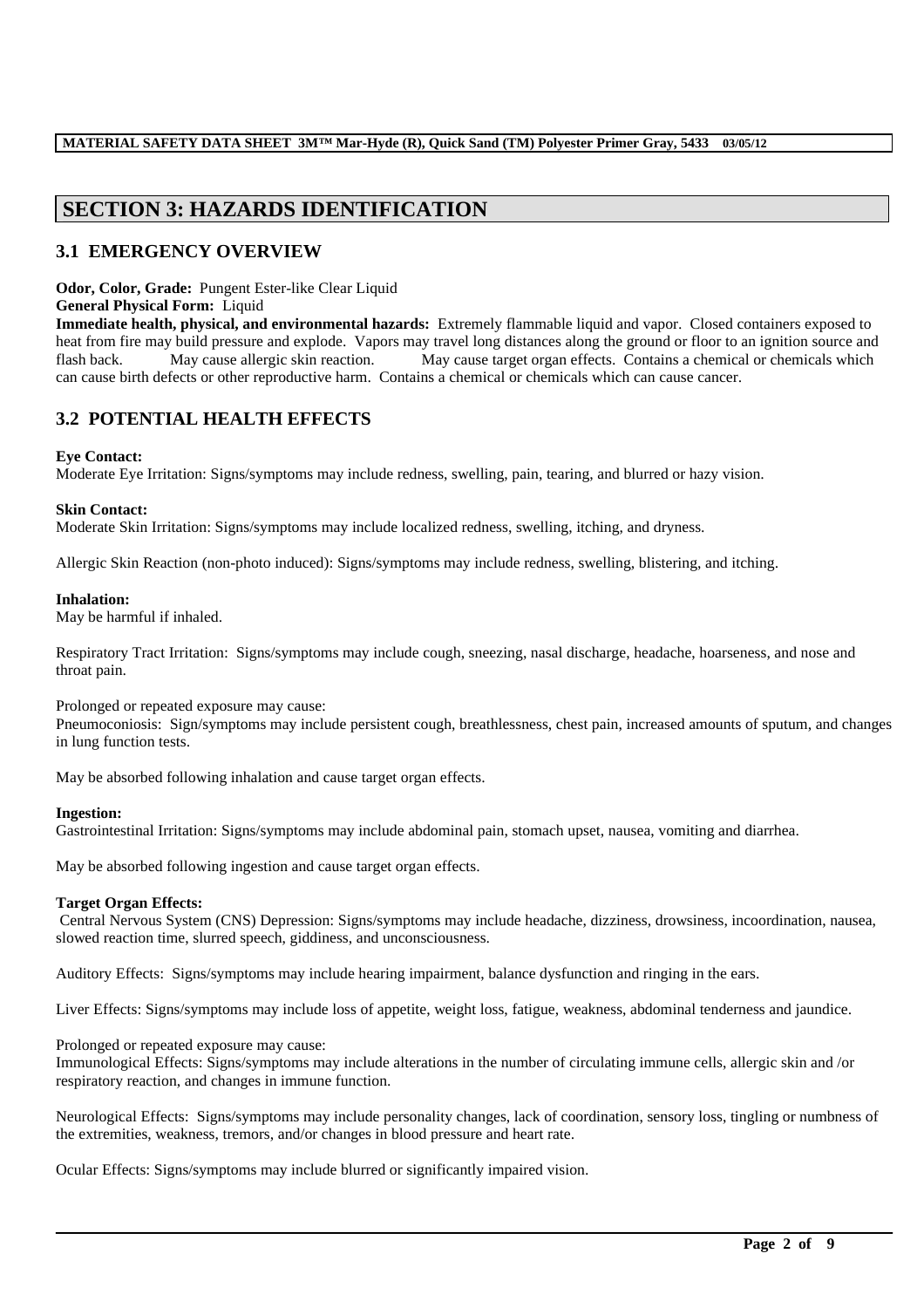Contains a chemical or chemicals which can cause birth defects or other reproductive harm.

#### **Carcinogenicity:**

Contains a chemical or chemicals which can cause cancer.

| Ingredient                    | <b>C.A.S. No.</b>   | <b>Class Description</b>      | <b>Regulation</b>                           |
|-------------------------------|---------------------|-------------------------------|---------------------------------------------|
| <b>CARBON BLACK</b>           | 1333-86-4           | Grp. 2B: Possible human carc. | International Agency for Research on Cancer |
| $Cobalt(2+)$ , soluble salts  | $S \sim CO2 \sim V$ | Grp. 2B: Possible human carc. | International Agency for Research on Cancer |
| <b>OUARTZ SILICA</b>          | 14808-60-7          | Grp. 1: Carcinogenic to       | International Agency for Research on Cancer |
|                               |                     | humans                        |                                             |
| SILICA, CRYSTALLINE (AIRBORNE | <b>SEO677</b>       | Grp. 1: Carcinogenic to       | International Agency for Research on Cancer |
| PARTICLES OF RESPIRABLE SIZE) |                     | humans                        |                                             |
| SILICA, CRYSTALLINE (AIRBORNE | <b>SEO677</b>       | Known human carcinogen        | National Toxicology Program Carcinogens     |
| PARTICLES OF RESPIRABLE SIZE) |                     |                               |                                             |
| <b>STYRENE MONOMER</b>        | $100-42-5$          | Grp. 2B: Possible human carc. | International Agency for Research on Cancer |
| <b>STYRENE MONOMER</b>        | $100-42-5$          | Anticipated human carcinogen  | National Toxicology Program Carcinogens     |
| <b>TITANIUM DIOXIDE</b>       | 13463-67-7          | Grp. 2B: Possible human carc. | International Agency for Research on Cancer |
|                               |                     |                               |                                             |

## **SECTION 4: FIRST AID MEASURES**

### **4.1 FIRST AID PROCEDURES**

The following first aid recommendations are based on an assumption that appropriate personal and industrial hygiene practices are followed.

**Eye Contact:** Flush eyes with large amounts of water. If signs/symptoms persist, get medical attention.

**Skin Contact:** Remove contaminated clothing and shoes. Immediately flush skin with large amounts of water. Get medical attention. Wash contaminated clothing and clean shoes before reuse.

**Inhalation:** Remove person to fresh air. If signs/symptoms develop, get medical attention.

**If Swallowed:** Do not induce vomiting unless instructed to do so by medical personnel. Give victim two glasses of water. Never give anything by mouth to an unconscious person. Get medical attention.

## **SECTION 5: FIRE FIGHTING MEASURES**

### **5.1 FLAMMABLE PROPERTIES**

**Autoignition temperature** *No Data Available* **Flammable Limits(LEL)** *No Data Available* **Flammable Limits(UEL)** *No Data Available*

Flash Point 0 °F [*Test Method: Closed Cup*]

### **5.2 EXTINGUISHING MEDIA**

Use fire extinguishers with class B extinguishing agents (e.g., dry chemical, carbon dioxide).

### **5.3 PROTECTION OF FIRE FIGHTERS**

**Special Fire Fighting Procedures:** Water may not effectively extinguish fire; however, it should be used to keep fire-exposed containers and surfaces cool and prevent explosive rupture. Wear full protective equipment (Bunker Gear) and a self-contained breathing apparatus (SCBA).

**Unusual Fire and Explosion Hazards:** Extremely flammable liquid and vapor. Closed containers exposed to heat from fire may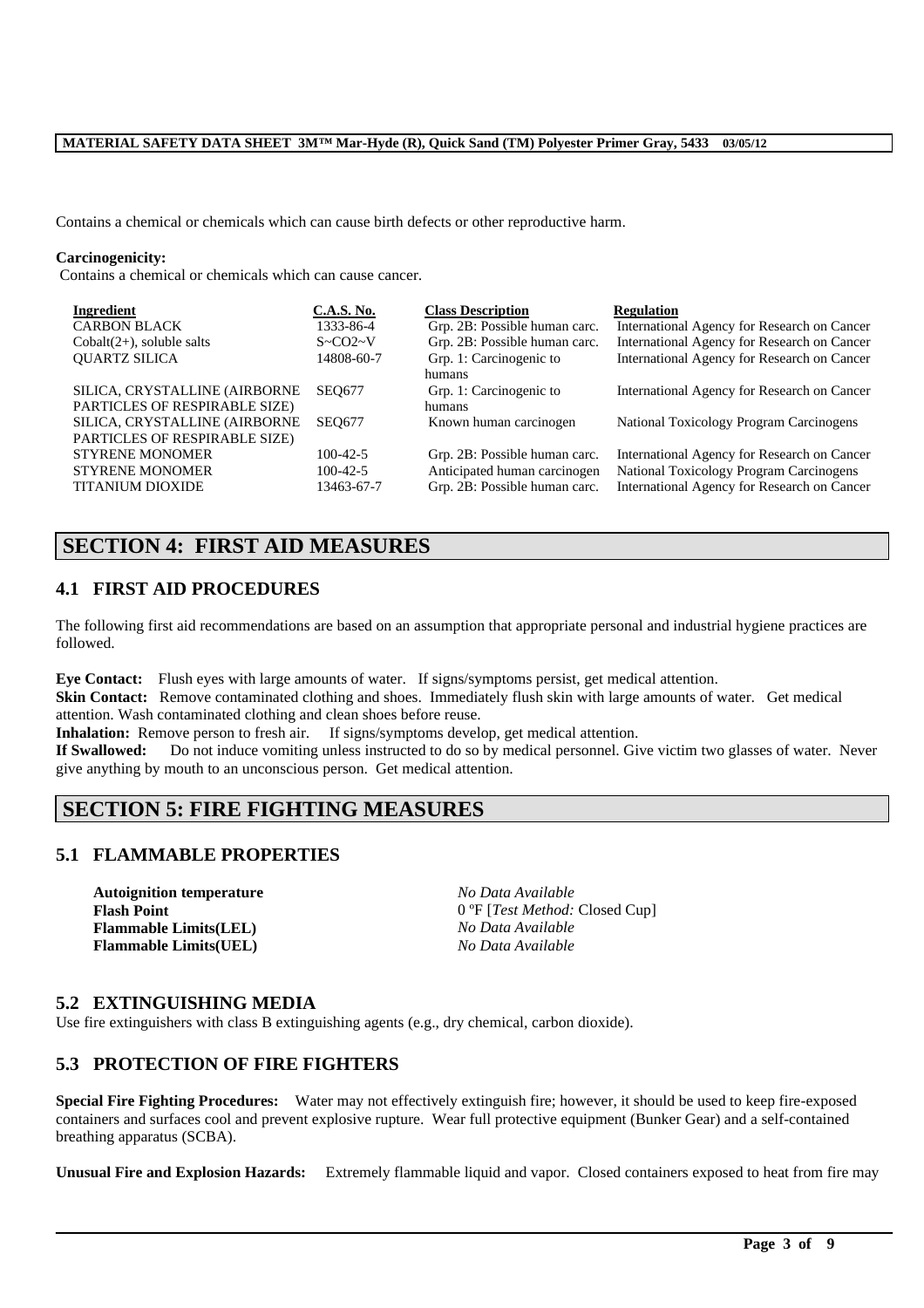build pressure and explode. Vapors may travel long distances along the ground or floor to an ignition source and flash back.

### **Note: See STABILITY AND REACTIVITY (SECTION 10) for hazardous combustion and thermal decomposition information.**

# **SECTION 6: ACCIDENTAL RELEASE MEASURES**

### **6.1. Personal precautions, protective equipment and emergency procedures**

Evacuate unprotected and untrained personnel from hazard area. The spill should be cleaned up by qualified personnel. Remove all ignition sources such as flames, smoking materials, and electrical spark sources. Use only non-sparking tools. Ventilate the area with fresh air. For large spill, or spills in confined spaces, provide mechanical ventilation to disperse or exhaust vapors, in accordance with good industrial hygiene practice. Warning! A motor could be an ignition source and could cause flammable gases or vapors in the spill area to burn or explode. Remember, adding an absorbent material does not remove a toxic, corrosivity or flammability hazard.

### **6.2. Environmental precautions**

For larger spills, cover drains and build dikes to prevent entry into sewer systems or bodies of water. Collect the resulting residue containing solution. Place in a metal container approved for transportation by appropriate authorities. Dispose of collected material as soon as possible.

#### **Clean-up methods**

Refer to other sections of this MSDS for information regarding physical and health hazards, respiratory protection, ventilation, and personal protective equipment. Call 3M-HELPS line (1-800-364-3577) for more information on handling and managing the spill. Contain spill. Cover spill area with a fire-extinguishing foam designed for use on solvents, such as alcohols and acetone, that can dissolve in water. An AR - AFFF type foam is recommended. Working from around the edges of the spill inward, cover with bentonite, vermiculite, or commercially available inorganic absorbent material. Mix in sufficient absorbent until it appears dry. Collect as much of the spilled material as possible using non-sparking tools. Clean up residue with detergent and water. Seal the container.

**In the event of a release of this material, the user should determine if the release qualifies as reportable according to local, state, and federal regulations.**

# **SECTION 7: HANDLING AND STORAGE**

### **7.1 HANDLING**

Do not eat, drink or smoke when using this product. Wash exposed areas thoroughly with soap and water. Keep away from heat, sparks, open flame, pilot lights and other sources of ignition. Ground containers securely when transferring contents. Wear low static or properly grounded shoes. Avoid breathing of vapors, mists or spray. Avoid static discharge. Avoid eye contact with vapors, mists, or spray. Keep out of the reach of children. Avoid breathing of dust created by cutting, sanding, grinding or machining. Avoid contact with oxidizing agents. Use general dilution ventilation and/or local exhaust ventilation to control airborne exposures to below Occupational Exposure Limits. If ventilation is not adequate, use respiratory protection equipment.

### **7.2 STORAGE**

Store away from acids. Store away from heat. Store out of direct sunlight. Keep container tightly closed. Store away from oxidizing agents.

## **SECTION 8: EXPOSURE CONTROLS/PERSONAL PROTECTION**

### **8.1 ENGINEERING CONTROLS**

Provide appropriate local exhaust for cutting, grinding, sanding or machining. Use general dilution ventilation and/or local exhaust ventilation to control airborne exposures to below Occupational Exposure Limits and/or control mist, vapor, or spray. If ventilation is not adequate, use respiratory protection equipment.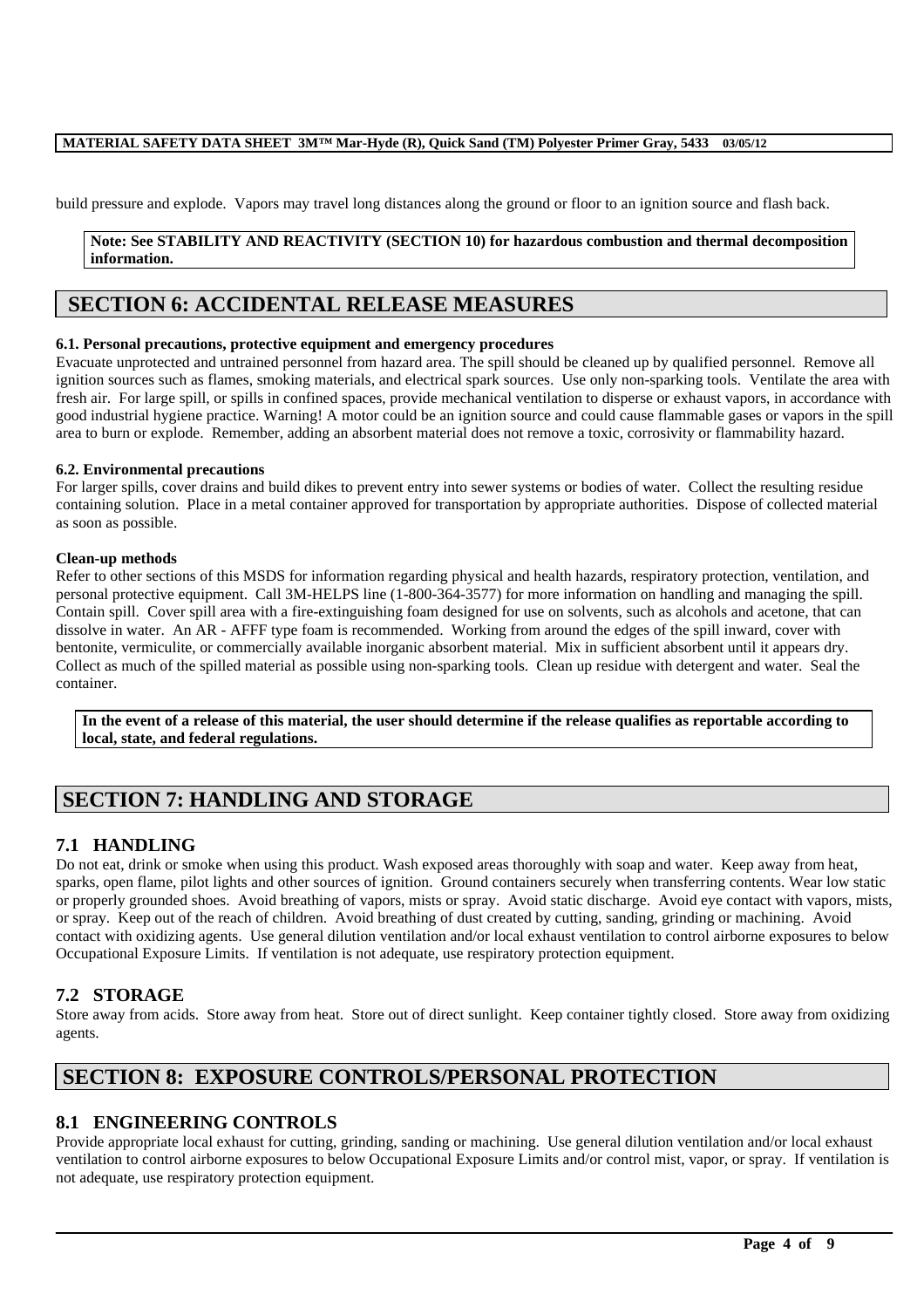### **8.2 PERSONAL PROTECTIVE EQUIPMENT (PPE)**

### **8.2.1 Eye/Face Protection**

Avoid eye contact with vapors, mists, or spray. The following eye protection(s) are recommended: Full Face Shield Indirect Vented Goggles

### **8.2.2 Skin Protection**

Avoid skin contact. Avoid prolonged or repeated skin contact.

Select and use gloves and/or protective clothing to prevent skin contact based on the results of an exposure assessment. Consult with your glove and/or protective clothing manufacturer for selection of appropriate compatible materials. Gloves made from the following material(s) are recommended: Polyvinyl Alcohol (PVA)

.

.

#### **8.2.3 Respiratory Protection**

Avoid breathing of vapors, mists or spray. Avoid breathing of dust created by cutting, sanding, grinding or machining. Select one of the following NIOSH approved respirators based on airborne concentration of contaminants and in accordance with OSHA regulations: Half facepiece or fullface air-purifying respirator with organic vapor cartridges

. Select and use respiratory protection to prevent an inhalation exposure based on the results of an exposure assessment. Consult with your respirator manufacturer for selection of appropriate types of respirators.

#### **8.2.4 Prevention of Swallowing**

Do not eat, drink or smoke when using this product. Wash exposed areas thoroughly with soap and water. Do not ingest. Wash hands after handling and before eating.

### **8.3 EXPOSURE GUIDELINES**

| Ingredient                        | <b>Authority</b> | <b>Type</b>        | Limit             | <b>Additional Information</b> |
|-----------------------------------|------------------|--------------------|-------------------|-------------------------------|
| <b>ACETONE</b>                    | <b>ACGIH</b>     | TWA                | 500 ppm           |                               |
| <b>ACETONE</b>                    | <b>ACGIH</b>     | <b>STEL</b>        | $750$ ppm         |                               |
| <b>ACETONE</b>                    | <b>OSHA</b>      | <b>TWA</b>         | $2400$ mg/m $3$   |                               |
| <b>CARBON BLACK</b>               | <b>ACGIH</b>     | TWA, inhalable     | $3$ mg/m $3$      |                               |
|                                   |                  | fraction           |                   |                               |
| <b>CARBON BLACK</b>               | <b>CMRG</b>      | TWA                | $0.5$ mg/m $3$    |                               |
| <b>CARBON BLACK</b>               | <b>OSHA</b>      | <b>TWA</b>         | $3.5$ mg/m $3$    |                               |
| Cobalt, inorganic compounds       | <b>ACGIH</b>     | TWA, as Co         | $0.02$ mg/m3      |                               |
| ETHYL ACETATE                     | <b>ACGIH</b>     | TWA                | $400$ ppm         |                               |
| <b>ETHYL ACETATE</b>              | <b>OSHA</b>      | <b>TWA</b>         | $1400$ mg/m3      |                               |
| <b>LIMESTONE</b>                  | <b>OSHA</b>      | TWA, respirable    | $5 \text{ mg/m}$  |                               |
|                                   |                  | fraction           |                   |                               |
| <b>LIMESTONE</b>                  | <b>OSHA</b>      | TWA, as total dust | $15 \text{ mg/m}$ |                               |
| MINERAL OILS, HIGHLY-REFINED OILS | <b>ACGIH</b>     | TWA, inhalable     | $5 \text{ mg/m}$  |                               |
|                                   |                  | fraction           |                   |                               |
| QUARTZ SILICA                     | <b>ACGIH</b>     | TWA, respirable    | $0.025$ mg/m3     |                               |
|                                   |                  | fraction           |                   |                               |
| <b>QUARTZ SILICA</b>              | <b>OSHA</b>      | TWA concentration, | $0.1$ mg/m3       |                               |
|                                   |                  | respirable         |                   |                               |
| <b>QUARTZ SILICA</b>              | <b>OSHA</b>      | TWA concentration. | $0.3$ mg/m $3$    |                               |
|                                   |                  | as total dust      |                   |                               |
| <b>STYRENE MONOMER</b>            | <b>ACGIH</b>     | <b>TWA</b>         | 20 ppm            |                               |
| <b>STYRENE MONOMER</b>            | <b>ACGIH</b>     | <b>STEL</b>        | 40 ppm            |                               |
| <b>STYRENE MONOMER</b>            | <b>OSHA</b>      | TWA                | $100$ ppm         |                               |
| STYRENE MONOMER                   | <b>OSHA</b>      | <b>CEIL</b>        | $200$ ppm         |                               |
| <b>TALC</b>                       | <b>ACGIH</b>     | TWA, respirable    | $2 \text{ mg/m}$  |                               |
|                                   |                  | fraction           |                   |                               |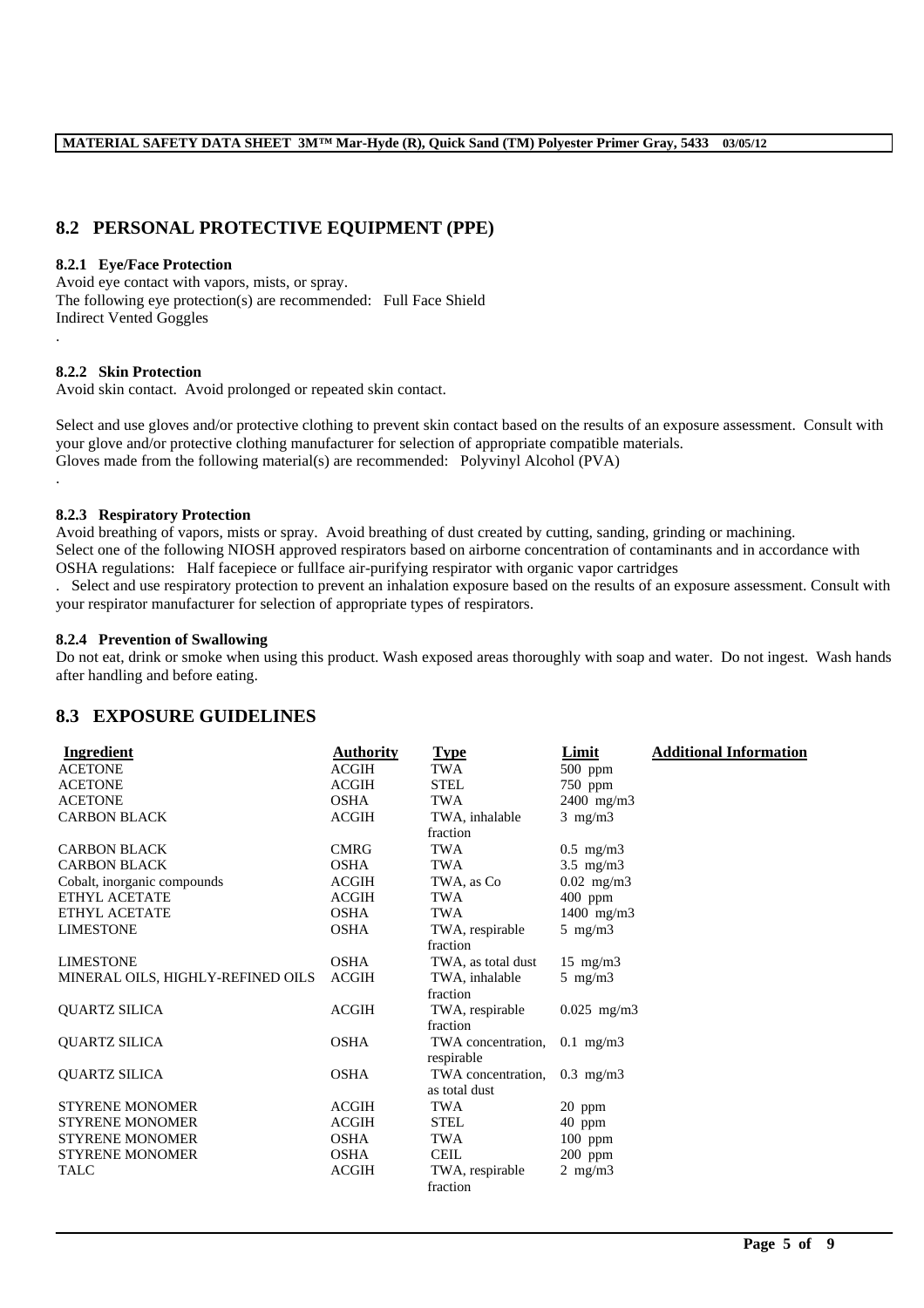| <b>TALC</b>                         | <b>CMRG</b>  | TWA, as respirable<br>dust                          | $0.5$ mg/m $3$                      |                |
|-------------------------------------|--------------|-----------------------------------------------------|-------------------------------------|----------------|
| <b>TALC</b>                         | <b>OSHA</b>  | TWA concentration, $0.1 \text{ mg/m}$<br>respirable |                                     |                |
| <b>TALC</b>                         | <b>OSHA</b>  | TWA concentration,<br>as total dust                 | $0.3$ mg/m $3$                      |                |
| <b>TALC</b>                         | <b>OSHA</b>  | TWA                                                 | 20 millions of<br>particles/cu. ft. |                |
| <b>TITANIUM DIOXIDE</b>             | <b>ACGIH</b> | <b>TWA</b>                                          | $10 \text{ mg/m}$                   |                |
| <b>TITANIUM DIOXIDE</b>             | <b>CMRG</b>  | TWA, as respirable                                  | 5 mg/m $3$                          |                |
|                                     |              | dust                                                |                                     |                |
| <b>TITANIUM DIOXIDE</b>             | <b>OSHA</b>  | TWA, as total dust                                  | $15 \text{ mg/m}$                   |                |
| <b>TOLUENE</b>                      | <b>ACGIH</b> | <b>TWA</b>                                          | $20$ ppm                            |                |
| <b>TOLUENE</b>                      | <b>CMRG</b>  | <b>STEL</b>                                         | 75 ppm                              | Skin Notation* |
| <b>TOLUENE</b>                      | <b>OSHA</b>  | <b>TWA</b>                                          | $200$ ppm                           |                |
| <b>TOLUENE</b>                      | <b>OSHA</b>  | <b>CEIL</b>                                         | $300$ ppm                           |                |
| TRIMETHYLOLPROPANE TRIACRYLATE AIHA |              | TWA                                                 | 1 mg/m $3$                          | Skin Notation* |

\* Substance(s) refer to the potential contribution to the overall exposure by the cutaneous route including mucous membrane and eye, either by airborne or, more particularly, by direct contact with the substance. Vehicles can alter skin absorption.

\_\_\_\_\_\_\_\_\_\_\_\_\_\_\_\_\_\_\_\_\_\_\_\_\_\_\_\_\_\_\_\_\_\_\_\_\_\_\_\_\_\_\_\_\_\_\_\_\_\_\_\_\_\_\_\_\_\_\_\_\_\_\_\_\_\_\_\_\_\_\_\_\_\_\_\_\_\_\_\_\_\_\_\_\_\_\_\_\_\_\_\_\_\_\_\_\_

#### SOURCE OF EXPOSURE LIMIT DATA:

ACGIH: American Conference of Governmental Industrial Hygienists CMRG: Chemical Manufacturer Recommended Guideline OSHA: Occupational Safety and Health Administration AIHA: American Industrial Hygiene Association Workplace Environmental Exposure Level (WEEL)

# **SECTION 9: PHYSICAL AND CHEMICAL PROPERTIES**

**Odor, Color, Grade: Pungent Ester-like Clear Liquid Pungent Ester-like Clear Liquid General Physical Form:** Liquid **Autoignition temperature** *No Data Available* **Flash Point** 0 °F [*Test Method:* Closed Cup] **Flammable Limits(LEL)** *No Data Available* **Flammable Limits(UEL)** *No Data No Data* **Boiling Point** 194 °F **Boiling Point Density** 1.32 g/ml **Vapor Density** 3.6 g/cm3 **Vapor Density** *No Data Available* **Vapor Pressure** *No Data Available* **Vapor Pressure** *No Data Available* **Specific Gravity** 1.32 [*Ref Std:* WATER=1] **pH** *No Data Available* **Melting point** *No Data Available* **Solubility In Water** *No Data Available* **Solubility in Water** Moderate [*Details:* 10-49%] **Evaporation rate** *No Data Available* **Kow - Oct/Water partition coef** *No Data Available* **Viscosity** *No Data Available*

**Hazardous Air Pollutants** 21.39 % weight [*Test Method:* Calculated] **Volatile Organic Compounds** 35.2 % weight [*Test Method:* calculated per CARB title 2] **Volatile Organic Compounds** 465 g/l [*Test Method: calculated SCAQMD rule 443.1]* **VOC Less H2O & Exempt Solvents** 486 g/l [*Test Method: calculated SCAQMD rule 443.1]*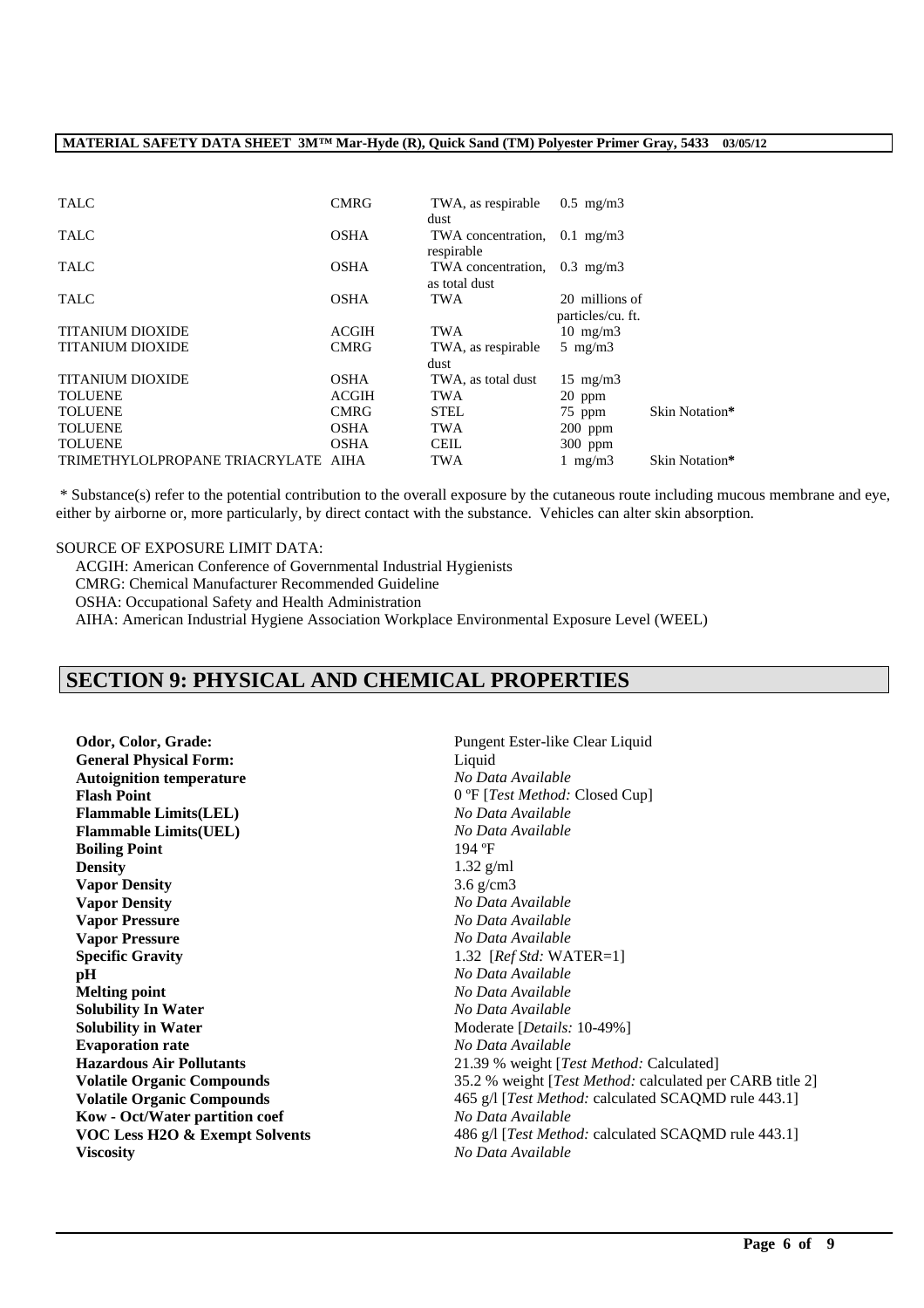# **SECTION 10: STABILITY AND REACTIVITY**

**Stability:** Stable. May become unstable at elevated temperatures and/or pressure.

**Materials and Conditions to Avoid: 10.1 Conditions to avoid** Sparks and/or flames Heat

**10.2 Materials to avoid** Strong acids Strong oxidizing agents Alkali and alkaline earth metals

**Hazardous Polymerization:** Hazardous polymerization will not occur.

### **Hazardous Decomposition or By-Products**

**Substance Condition**<br> **Carbon monoxide Carbon <b>Condition**<br> **Condition** 

During Combustion Carbon dioxide During Combustion

## **SECTION 11: TOXICOLOGICAL INFORMATION**

Please contact the address listed on the first page of the MSDS for Toxicological Information on this material and/or its components.

\_\_\_\_\_\_\_\_\_\_\_\_\_\_\_\_\_\_\_\_\_\_\_\_\_\_\_\_\_\_\_\_\_\_\_\_\_\_\_\_\_\_\_\_\_\_\_\_\_\_\_\_\_\_\_\_\_\_\_\_\_\_\_\_\_\_\_\_\_\_\_\_\_\_\_\_\_\_\_\_\_\_\_\_\_\_\_\_\_\_\_\_\_\_\_\_\_

## **SECTION 12: ECOLOGICAL INFORMATION**

### **ECOTOXICOLOGICAL INFORMATION**

Not determined.

### **CHEMICAL FATE INFORMATION**

Not determined.

## **SECTION 13: DISPOSAL CONSIDERATIONS**

**Waste Disposal Method:** Dispose of waste product in a permitted hazardous waste facility.

### **EPA Hazardous Waste Number (RCRA):** D001 (Ignitable)

**Since regulations vary, consult applicable regulations or authorities before disposal.**

## **SECTION 14:TRANSPORT INFORMATION**

**ID Number(s):**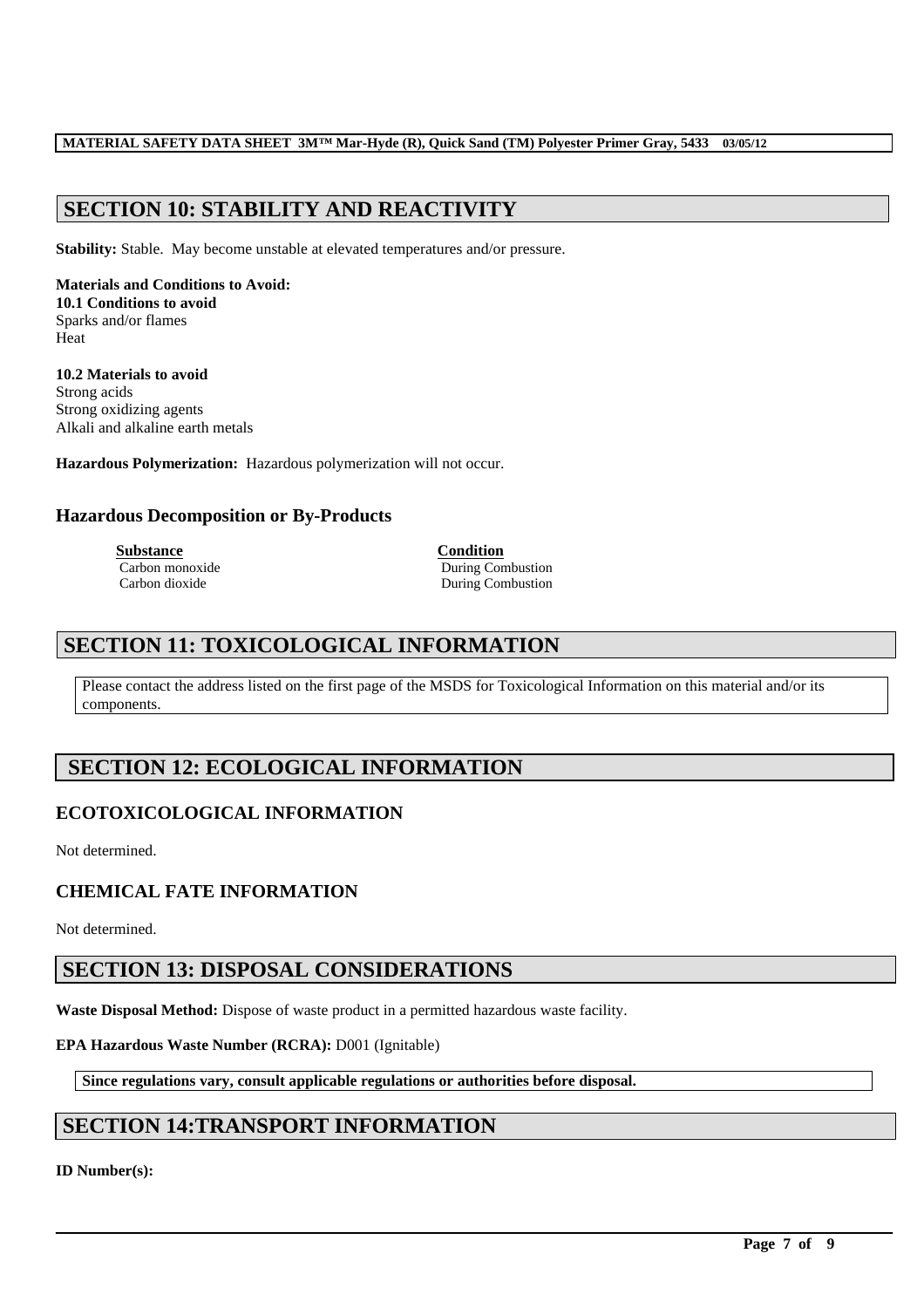#### 41-3701-1642-2, 70-0080-0612-7

**For Transport Information, please visit http://3M.com/Transportinfo or call 1-800-364-3577 or 651-737-6501.**

## **SECTION 15: REGULATORY INFORMATION**

### **US FEDERAL REGULATIONS**

Contact 3M for more information.

#### **311/312 Hazard Categories:**

Fire Hazard - Yes Pressure Hazard - No Reactivity Hazard - No Immediate Hazard - Yes Delayed Hazard - Yes

**Section 313 Toxic Chemicals subject to the reporting requirements of that section and 40 CFR part 372 (EPCRA):**

| Ingredient                        | <b>C.A.S. No</b> | $\%$ by Wt  |
|-----------------------------------|------------------|-------------|
| <b>STYRENE MONOMER</b>            | $100 - 42 - 5$   | $10 - 30$   |
| ZINC PHOSPHATE (ZINC COMPOUNDS)   | 7779-90-0        | $1 - 5$     |
| COBALT OCTOATE (Cobalt, inorganic | 136-52-7         | $0.1 - 1.0$ |
| compounds)                        |                  |             |

### **STATE REGULATIONS**

Contact 3M for more information.

### **CALIFORNIA PROPOSITION 65**

| <u>C.A.S. No.</u> | <b>Classification</b>      |
|-------------------|----------------------------|
| <b>SEO677</b>     | **Carcinogen               |
|                   |                            |
| 1333-86-4         | **Carcinogen               |
| 13463-67-7        | **Carcinogen               |
| 108-88-3          | *Female reproductive toxin |
| 108-88-3          | *Developmental Toxin       |
|                   |                            |

\* WARNING: contains a chemical or chemicals which can cause birth defects or other reproductive harm. \*\* WARNING: contains a chemical which can cause cancer.

### **CHEMICAL INVENTORIES**

Contact 3M for more information.

### **INTERNATIONAL REGULATIONS**

Contact 3M for more information.

**This MSDS has been prepared to meet the U.S. OSHA Hazard Communication Standard, 29 CFR 1910.1200.**

## **SECTION 16: OTHER INFORMATION**

#### **NFPA Hazard Classification**

**Health:** 2 **Flammability:** 3 **Reactivity:** 0 **Special Hazards:** None

National Fire Protection Association (NFPA) hazard ratings are designed for use by emergency response personnel to address the hazards that are presented by short-term, acute exposure to a material under conditions of fire, spill, or similar emergencies. Hazard ratings are primarily based on the inherent physical and toxic properties of the material but also include the toxic properties of combustion or decomposition products that are known to be generated in significant quantities.